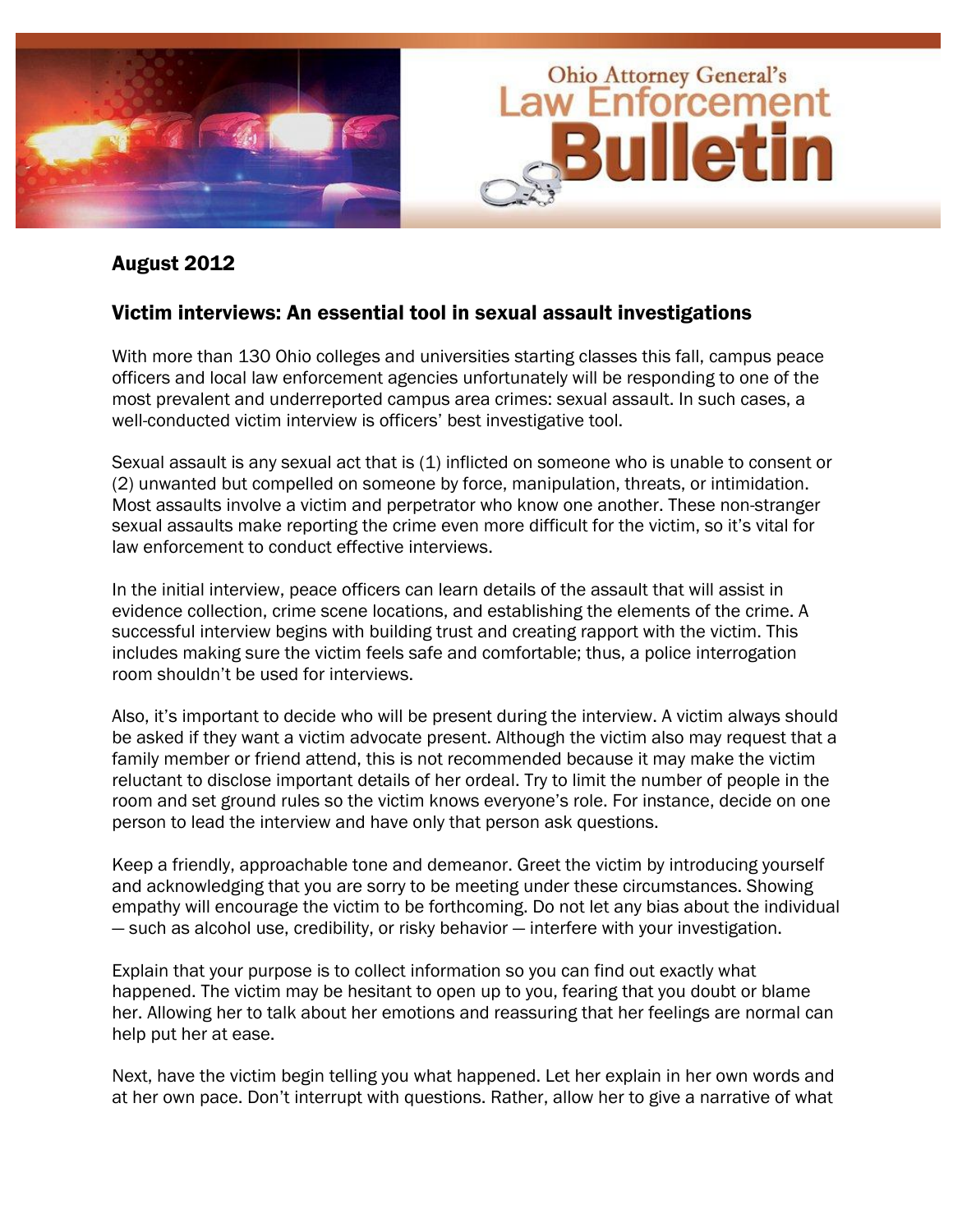she is able to remember. At most, reserve your questions to open-ended prompts, such as, "And then what happened?" or "Tell me more about that." When she begins describing the sexual acts committed, listen to the words she uses and follow her lead. For example, don't use medical terminology if she is using slang language. If you don't understand a term she uses or it could have several meanings, ask her to clarify.

Once the victim finishes, ask any follow-up questions you may have. Have her clarify any points that are unclear, making sure to ask open-ended questions that do not prompt only "yes" or "no." You don't want to influence the victim's recollection of events.

From both the narrative and follow-up questions, try to get as much information as possible, including a description of the suspect, the victim's relationship with the suspect before the assault (if any), the suspect's behavior and mode of operation before, during, and after the assault, the specific sexual acts committed; and whether force or threat of force was used.

To conclude the interview, describe the next steps in the investigation process. Address any safety concerns the victim may have about her attacker, especially if she knows him.

When the interview is over, write your report as soon as you're able. It should reflect the victim's account as accurately as possible, including the language she used to describe what happened. Write the report in first person, and be as objective as possible. *Never*  include personal opinions in your reports.

Officers can receive more extensive training in victim interviewing, and in sexual assault investigations generally, through the Ohio Peace Officer Training Academy. OPOTA offers a three-day course on how to conduct these investigations, including victim and witness interviews, evidence collection, and suspect interviews.

A victim interview is just the first step to investigating a sexual assault crime, but its success is crucial for law enforcement to help keep sexual assault perpetrators from becoming repeat offenders.

#### Morgan A. Linn Assistant Attorney General and Legal Analyst

For more information on sexual assault investigations, contact Sandra Huntzinger, with the Crime Victim Section, at Sandra.Huntzinger@OhioAttorneyGeneral.gov.

For more information on sexual assault investigation courses, visit www.OhioAttorneyGeneral.gov/OPOTA or e-mail askOPOTA@OhioAttorneyGeneral.gov.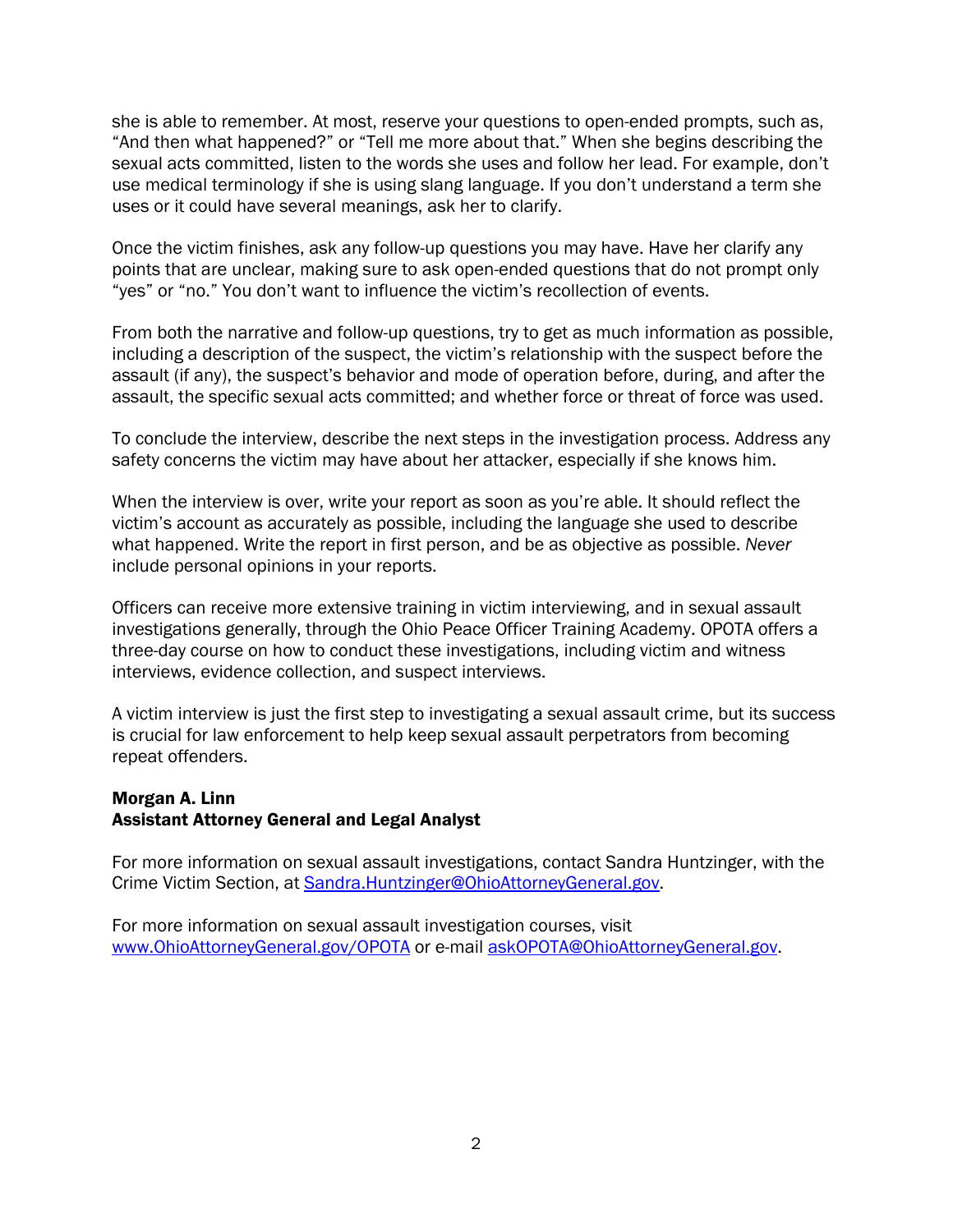# OPOTA courses help law enforcement satisfy mandatory human trafficking training requirements

Ohio's new human trafficking law requires peace officers to receive basic and advanced training in handling human trafficking violations.

To help law enforcement agencies satisfy the requirement, the Attorney General's Ohio Peace Officer Training Academy offers courses that assist officers in identifying the crime, recognizing and protecting the rights of victims, and collaborating with non-governmental and social service organizations to help victims.

Two options — classroom-based training and online courses — are available, and both approaches satisfy the law's mandate.

Scheduled classroom-based training dates and locations are:

- Sept. 6, Course 02-187-12-03, London OPOTA campus
- Sept. 17, Course 02-187-12-05, Columbus Police Academy
- Sept. 20, Course 02-187-12-06, Cincinnati Police Academy
- Sept. 24, Course 02-187-12-07, Owens Community College, Perrysburg
- Sept. 28, Course 52-187-12-01, Richfield OPOTA campus
- Dec. 6, Course 02-187-12-04, London OPOTA campus

Law enforcement also may take advantage of online courses available through eOPOTA, accessible through the Ohio Law Enforcement Gateway. Awareness of Human Trafficking and Responding to Human Trafficking may be taken at officers' convenience. A third eOPOTA course highlighting aspects of the new law is in development. Successful completion of all three online courses will fulfill the mandated training requirement.

For more information on these courses, visit www.OhioAttorneyGeneral.gov/OPOTA or www.OHLEG.org/eOPOTA, or send an e-mail to askOPOTA@OhioAttorneyGeneral.gov.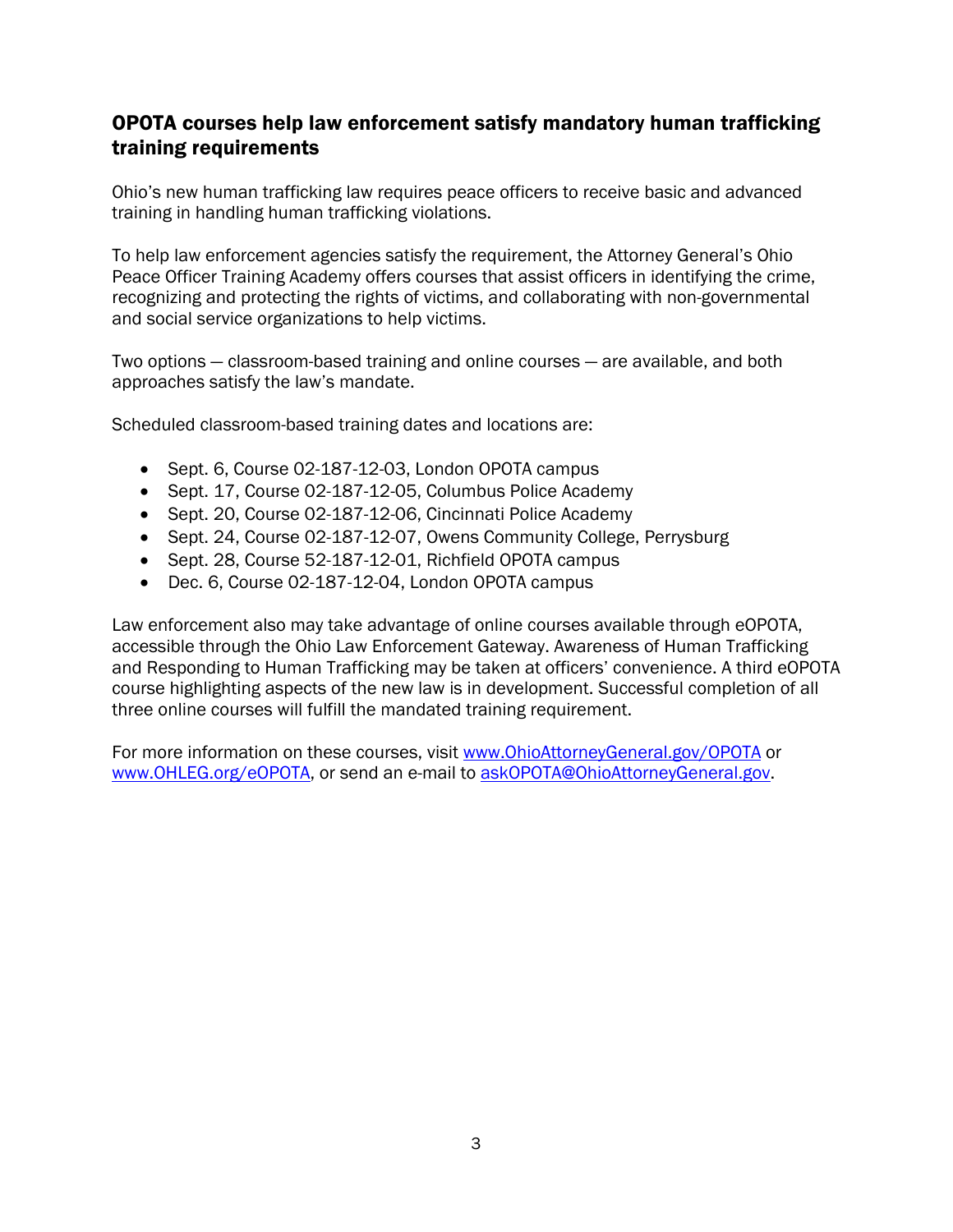# *U.S. v. Skinner* — Sixth Circuit Court of Appeals (Michigan, Kentucky, Ohio, Tennessee), Aug. 14, 2012

**Question:** Can a peace officer obtain a suspect's cell phone GPS "pings" without a warrant and use that information to execute a warrantless search?

**Quick answer:** Yes. Under the Fourth Amendment, a suspect has no reasonable expectation of privacy in his cell phone's real-time tracking capabilities.

**Facts:** DEA agents learned from an informant that members of a suspected drug trafficking ring in Tennessee had purchased pay-as-you-go cell phones to communicate with one another. The agents first obtained court orders allowing them to intercept the wireless communications from the phones. And based on information from those calls, the agents obtained another court order authorizing the cell service providers to release the subscribers' data, cell site information, and GPS real-time "ping" locations. From the ping locations, the agents learned that defendant Melvin Skinner was part of the trafficking scheme and was traveling on a public road near Abilene, Texas. Shortly thereafter, agents located Skinner at a rest stop in Texas. They walked a drug dog around the motor home Skinner was driving, and the dog alerted to the presence of drugs. The agents then searched inside the vehicle and found more than 1,100 pounds of marijuana. Skinner was charged with federal drug crimes and moved to suppress the drugs based on the agents' warrantless GPS real-time tracking of his cell phone.

Why this case is important: The Sixth Circuit found that the agents did not violate the Fourth Amendment because Skinner did not have a reasonable expectation of privacy in the data given off by his cell phone. The court relied on the Supreme Court's decision in *U.S. v. Knotts*, holding that obtaining ping notifications from Skinner's cell phone basically amounted to the DEA visually surveilling Skinner's vehicle on public streets and highways. Skinner had no reasonable expectation of privacy in the pings from his pay-as-you-go cell phone, not because he used the phone for criminal activity, but because the phone's technological capabilities would allow anyone, including law enforcement, to track the position of Skinner's phone. There is no inherent constitutional difference between trailing a suspect and tracking him via technology.

The court also distinguished this case from the Supreme Court's recent decision *U.S. v. Jones* (see March 2012 Law Enforcement Bulletin). Because law enforcement never physically came into contact with the cell phone, no physical trespass occurred by obtaining the phone's GPS real-time tracking signals.

Keep in mind: Suspects have no reasonable expectation of privacy related to technology that can be used to enhance the human senses, so you don't need a warrant to obtain any information that you could collect with your naked eyes, ears, etc. Because cell phone pings allow you to find a suspect's location without ever physically trespassing on the suspect's phone, there is no Fourth Amendment search violation in collecting that information. However, some cell phone service providers may require a search warrant before turning over that information, so check with the provider. At a minimum, it is good practice to get a court order before obtaining any real-time ping tracking, such as the officers did in this case.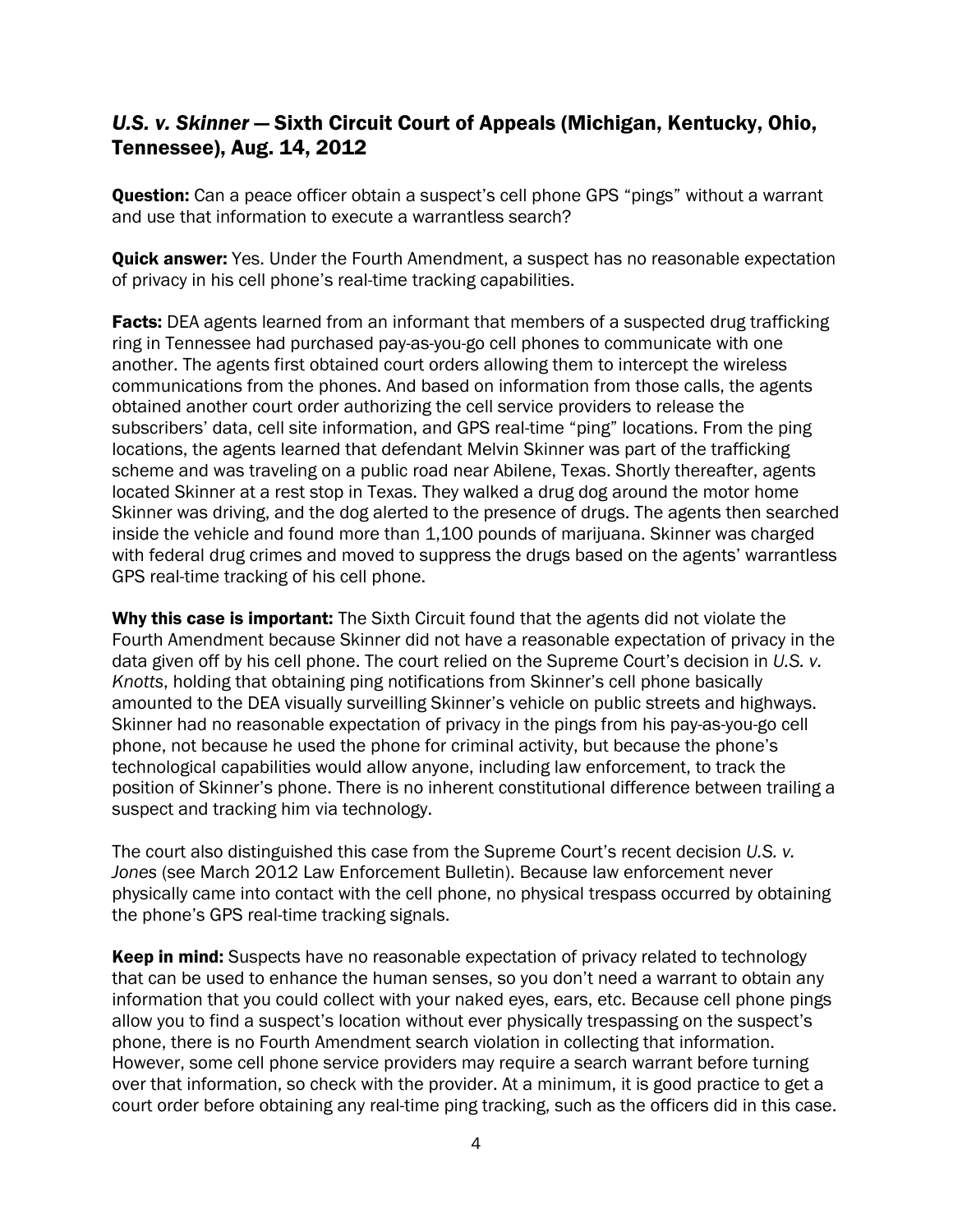Click [here](http://www.ca6.uscourts.gov/opinions.pdf/12a0262p-06.pdf) to read the entire opinion.

### *U.S. v. Rashawn Gill* — Sixth Circuit Court of Appeals (Michigan, Kentucky, Ohio Tennessee), July 17, 2012

**Question:** Can a peace officer arrest a suspect if the officer establishes probable cause based solely on information from a confidential informant (CI)?

**Quick answer:** Yes, as long as the CI's information is corroborated, the officer may arrest the suspect without personally witnessing any crime.

**Facts:** Police set up a controlled buy through a CI in order to make an arrest. The CI called his drug dealer, defendant Rashawn Gill, while officers listened to the CI's end of the conversation. The CI told police that Gill would sell him five ounces of cocaine at a house on Vine Street and that Gill would be driving a green Acura. The officers saw Gill arrive at the meeting location in the green Acura and join a group of people in front of the house. Suspecting the buy was going down, the officers approached and identified themselves. Gill fled down the block, but officers caught up with him and directed him to get on the ground. The officers found a small amount of marijuana in Gill's waistband, and they recovered a gun that Gill had hidden on a nearby porch. Gill was arrested, and officers later found five ounces of cocaine in the green Acura.

Why this case is important: The court found that police had probable cause to arrest Gill even though they did not directly observe the transaction. The officers corroborated key elements of the CI's tip: the color and make of the car Gill would be driving and the location of the arranged drug sale. The law doesn't require that an illegal act be completed for sufficient probable cause to develop. The law only requires the existence of facts that could lead a reasonable person to believe an illegal act has occurred or is about to occur.

**Keep in mind:** When you receive a tip from a CI, you might be able to use that tip not just to conduct a warrantless search, but also to make an arrest. However, you must corroborate the key information from the tip. And corroboration is even more important when the CI's credibility is unknown to law enforcement.

Click [here](http://www.ca6.uscourts.gov/opinions.pdf/12a0221p-06.pdf) to read the entire opinion.

## *U.S. v. Archibald, et. al.* — Sixth Circuit Court of Appeals (Michigan, Kentucky, Ohio, Tennessee), July 11, 2012

**Questions:** (1) Does probable cause to search an apartment go stale when a peace officer waits to get a warrant a few days after the officer has a confidential informant (CI) buy drugs? (2) Is a search warrant invalid if it's not executed until several days after a magistrate issues it?

**Quick answers:** (1) No, not if the facts and circumstances of the case show that, when the warrant is issued, there is still a fair probability that drugs and other incriminating evidence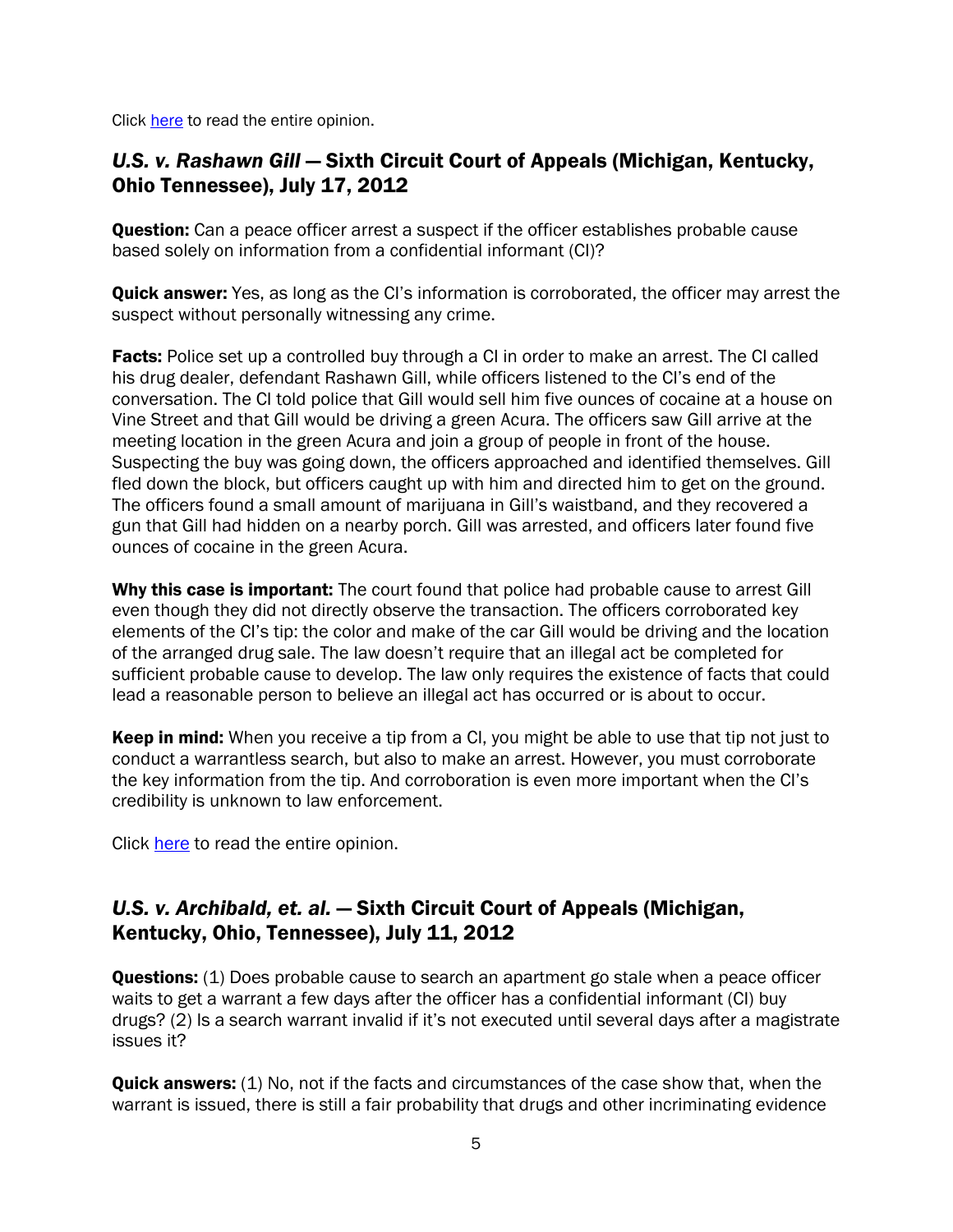are located at the place to be searched. (2) Yes, so long as the reason for the delay is reasonable and no circumstances have changed between the time the warrant was issued and its later execution.

**Facts:** Police officers used a CI to purchase crack cocaine from defendant Robert Archibald while they surveilled Archibald's apartment. Three days later, one of the officers received a search warrant for the apartment, but officers did not execute it until five days later. Archibald and others were in the apartment when officers arrived. They discovered crack cocaine on one person and a large amount of cash on Archibald. Police also found a loaded pistol and a large piece of crack cocaine in the kitchen. A canine search of Archibald's car revealed \$12,000 in cash. Archibald moved to have all the evidence suppressed, arguing that any probable cause for the warrant had gone stale and that the officers invalidly executed the warrant by waiting five days.

Why this case is important: The Sixth Circuit first held that probable cause for the warrant had not gone stale even though police waited three days after the controlled buy before getting a warrant. The CI's initial buy established probable cause for the warrant, and when looking at the totality of the circumstances, waiting three days before getting a search warrant did not make the probable cause become stale. Courts will consider several factors in determining "staleness," including (1) the character of the crime; (2) the criminal; (3) the thing to be seized; and (4) the place to be searched. Here, police were searching for evidence of drug crimes, so it is reasonable to believe that drugs, related paraphernalia, or money would still be located in an alleged drug house three days after the CI's controlled buy.

Second, the court found that the officers' five-day delay in executing the search warrant was reasonable. Even if officers delay in executing a search warrant, as long as the execution falls within the time frame allowed by law and no circumstances have changed, probable cause will still exist. Here, Tennessee's criminal procedure rules allowed for police to execute a warrant within five days of its issuance. Plus, the warrant was issued before Memorial Day weekend, when many officers had scheduling conflicts.

**Keep in mind:** When you've established probable cause to get a search warrant, it's always best practice to submit your warrant affidavit as soon as possible. However, if there is a delay, a court still may find probable cause depending on the crime and what you're trying to obtain. In the case of drug trafficking and economic crimes, for instance, probable cause would continue to exist for days after you've first established it.

Further, in Ohio (Criminal R ule 41), a search warrant generally must be executed within 72 hours of being issued. So, when obtaining and executing search warrants, any passage of time beyond 72 hours must be reasonable. And reasonableness, of course, depends on the facts and circumstances of each case. To avoid this problem, include in your warrant affidavit any known reason why you would need more time to execute the warrant.

Click [here](http://www.ca6.uscourts.gov/opinions.pdf/12a0212p-06.pdf) to read the entire opinion.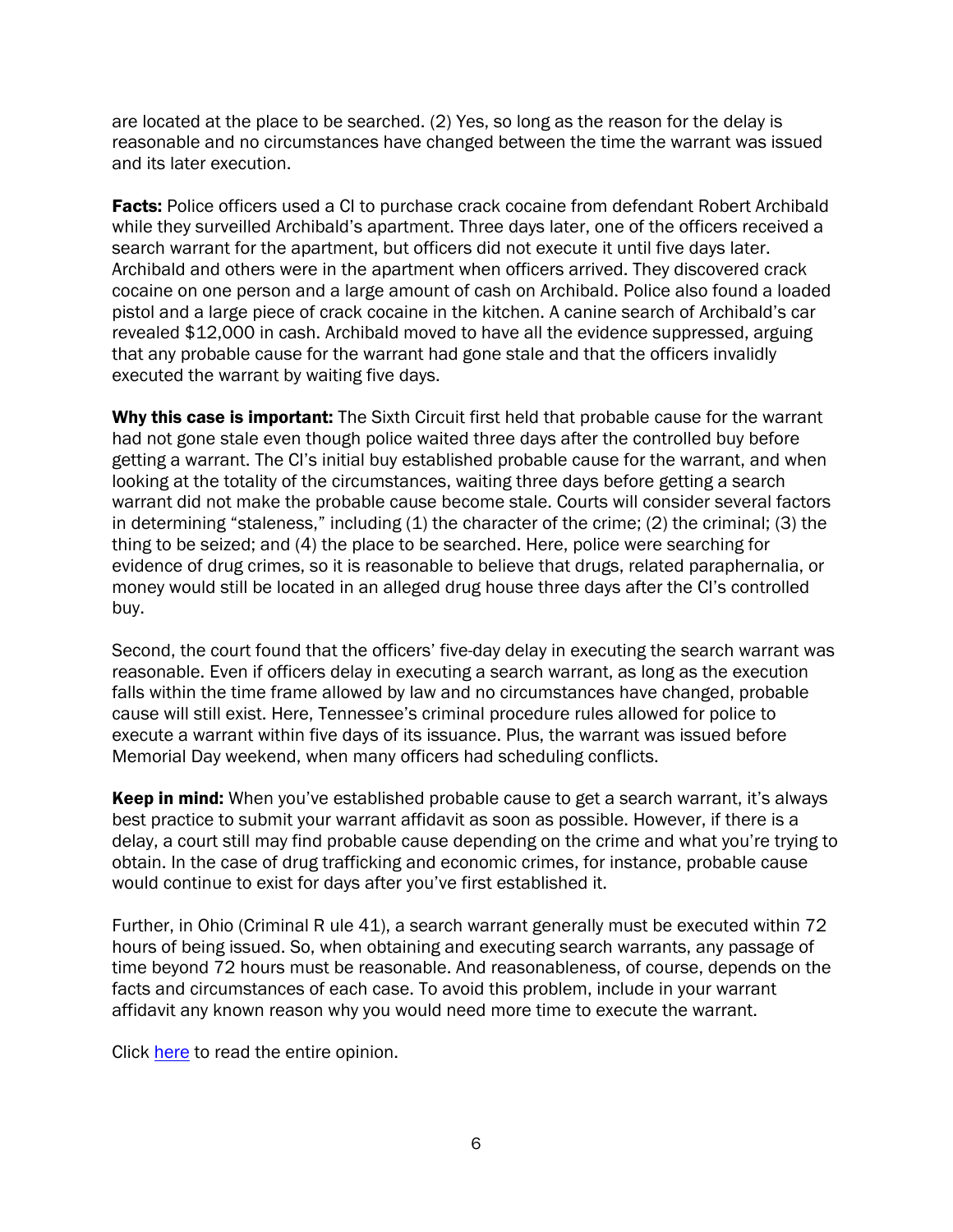### *U.S. v. Robbins* — Eighth Circuit Court of Appeals (Arkansas, Iowa, Minnesota, Missouri, Nebraska, North Dakota, South Dakota), June 29, 2012

**Question:** If an officer enters the fenced-in, intimate area of a home to perform a public safety check and instead uncovers drug activity, will the drug evidence be suppressed?

**Quick answer:** No, as long as the intrusion onto the property is limited, is done for a legitimate purpose, and isn't done with the intent of uncovering criminal activity.

**Facts:** A police dispatcher received a 911 hang-up call. Dispatch requested that officers in the area conduct a safety check at the address. Two officers tried to locate the address associated with the telephone number, but they had difficulty locating the home. They finally found a house near the address they were given. It was 10 p.m., and because there were so many lights on in the house, the officers believed someone was home. They walked up through a large, open wooden gate that led to a breezeway connecting the garage to the living quarters of the home. The officers walked up to the front porch of the house and knocked on the front door. No one answered, so they walked around the perimeter of the house to see if anyone was home. The officers eventually made their way back to the front door to knock again. At that point, they smelled an odor of marijuana coming through the crack of the door. A drug detection dog was called to the scene, and it alerted to the presence of drugs in the home. The officers then obtained a search warrant and discovered a large marijuana grow operation inside the house. Defendant Terry Robbins owned the home and was charged with federal drug crimes.

Why this case is important: "Curtilage" is legalese for the intimate area of a property that generally is off limits for police. So, while you can stand on a sidewalk and peer into a person's house without a warrant, you cannot sneak up under the eaves and press your nose to the glass. However, when a legitimate law enforcement purpose exists, a warrantless entry onto the curtilage of a home is reasonable as long as the intrusion is limited. Here, police acted with a legitimate purpose because they were performing a safety check from a 911 hang-up that they thought came from Robbins' home. The officers approached the house using the normal access route that any visitor would use, and police entry through an unlocked gate for a "knock and talk" is a reasonable, limited intrusion.

Plus, when officers are conducting legitimate law enforcement business and develop a reasonable belief that someone is present in a home, they are allowed to proceed to another entrance if knocking at the front door was unsuccessful. Here, the officers walked around the home's perimeter only because so many lights were on inside, making the officers think they might be able to locate another entrance or find an occupant.

Keep in mind: If you have a legitimate law enforcement purpose, you may make a minimal, limited intrusion onto a home's curtilage. A minimal intrusion includes knocking on the front door or looking in the windows. You also may conduct a quick search of the home's perimeter, including the front yard, back yard, front porch, and driveway. But because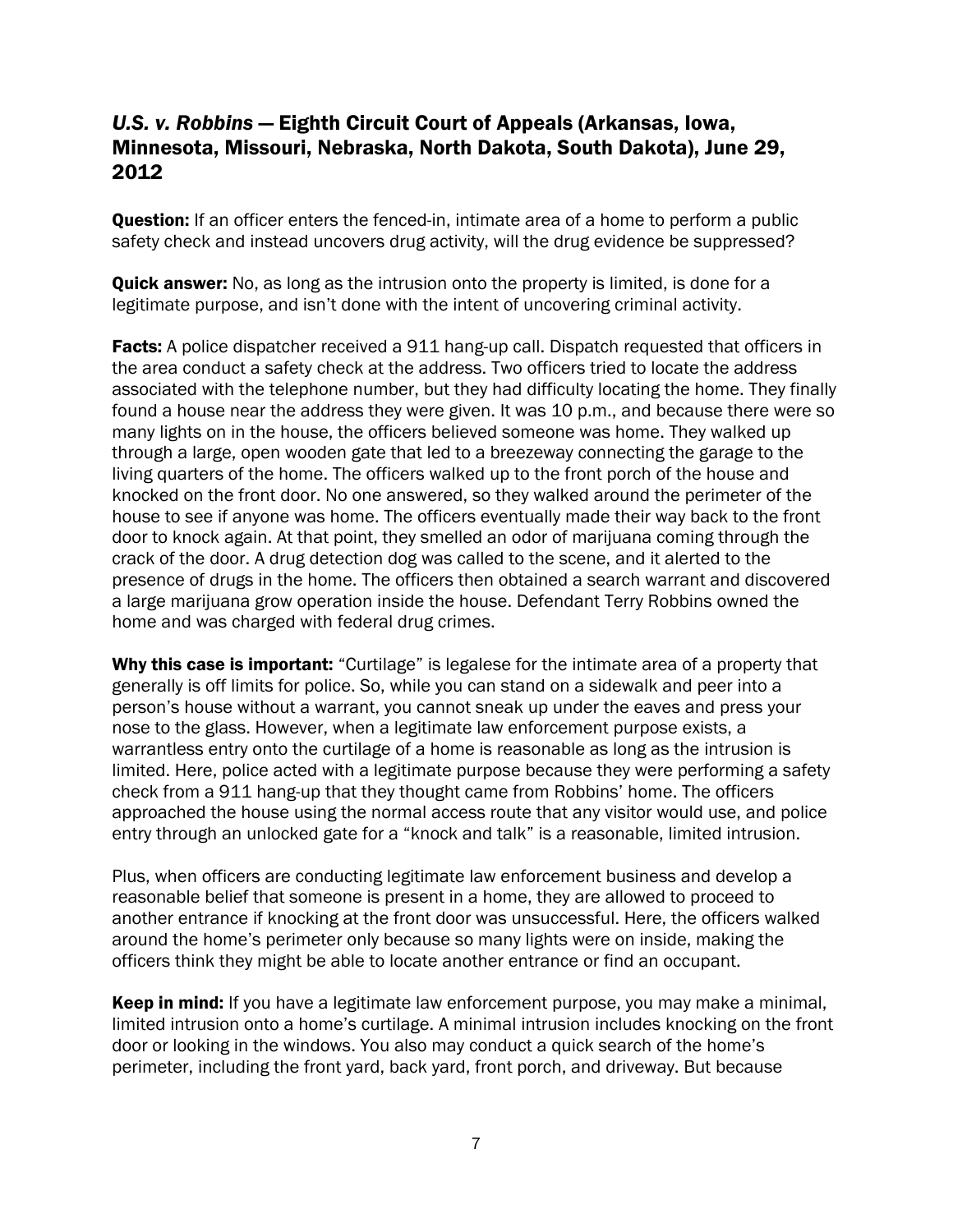curtilage gets Fourth Amendment protections, you'll need a warrant if you want to enter for the purposes of a search against the home's owner.

Click [here](http://www.ca8.uscourts.gov/opndir/12/06/113182P.pdf) to read the entire opinion.

# *U.S. v. Whitley* — Tenth Circuit Court of Appeals (Colorado, Kansas, New Mexico, Oklahoma, Utah, Wyoming), June 1, 2012

**Question:** Can a peace officer stop a vehicle when there has been no traffic violation and the officer is relying solely on another peace officer's finding of suspicion?

**Quick answer:** Yes, under the collective knowledge doctrine, an officer can stop a vehicle so long as another officer requesting the stop has at least reasonable suspicion that the suspect is involved in criminal activity.

**Facts:** A federal agent received a tip from a citizen informant that defendant John Whitley had a firearm and ammunition in his employer's company vehicle. The agent conducted a records check and discovered that Whitley had a previous felony conviction. A few days later, the agent received a second tip from the same citizen informant that Whitley had loaded a dead antelope into his truck on the first day of hunting season. Based on this information, the agent believed that Whitley was a felon in possession of a firearm. The agent called the county sheriff's office and requested that Whitley be stopped and checked for weapons. Shortly after, a sheriff's sergeant spotted Whitley's truck with the antelope in the back. The sergeant pulled Whitley over and noticed two rifles in plain view along the center console of the truck. The sergeant contacted the federal agent, who showed up a short time later and recovered more firearms and ammunition when searching Whitley's truck. Whitley was charged with being a felon in possession of a firearm. He filed a motion to suppress the weapons, claiming there was neither probable cause nor reasonable suspicion to stop his vehicle.

Why this case is important: The Tenth Circuit found that the sergeant's stop of Whitley was constitutional. To conduct a lawful investigatory stop of a vehicle, a peace officer only needs reasonable suspicion that criminal activity is afoot, regardless of whether the stop involves a traffic violation. Here, the federal agent received two tips that Whitley had a firearm in his possession and learned that Whitley had a felony conviction. These facts were enough to establish reasonable suspicion to at least stop Whitley's vehicle. And the sheriff's sergeant was justified in stopping Whitley under the collective knowledge doctrine. This means that an officer who makes an investigatory stop doesn't need to have reasonable suspicion that criminal activity is afoot. Instead, the knowledge of one officer with reasonable suspicion (or probable cause) can be conveyed to another. Here, the federal agent had developed reasonable suspicion that Whitley had a gun, so he could relay this knowledge to another officer and request a traffic stop without that officer personally having any suspicion.

**Keep in mind:** The collective knowledge doctrine is an important tool for law enforcement to remember for investigations. In *U.S. v. Hensley*, the U.S. Supreme Court recognized the collective knowledge doctrine, and there are two different types to remember: vertical and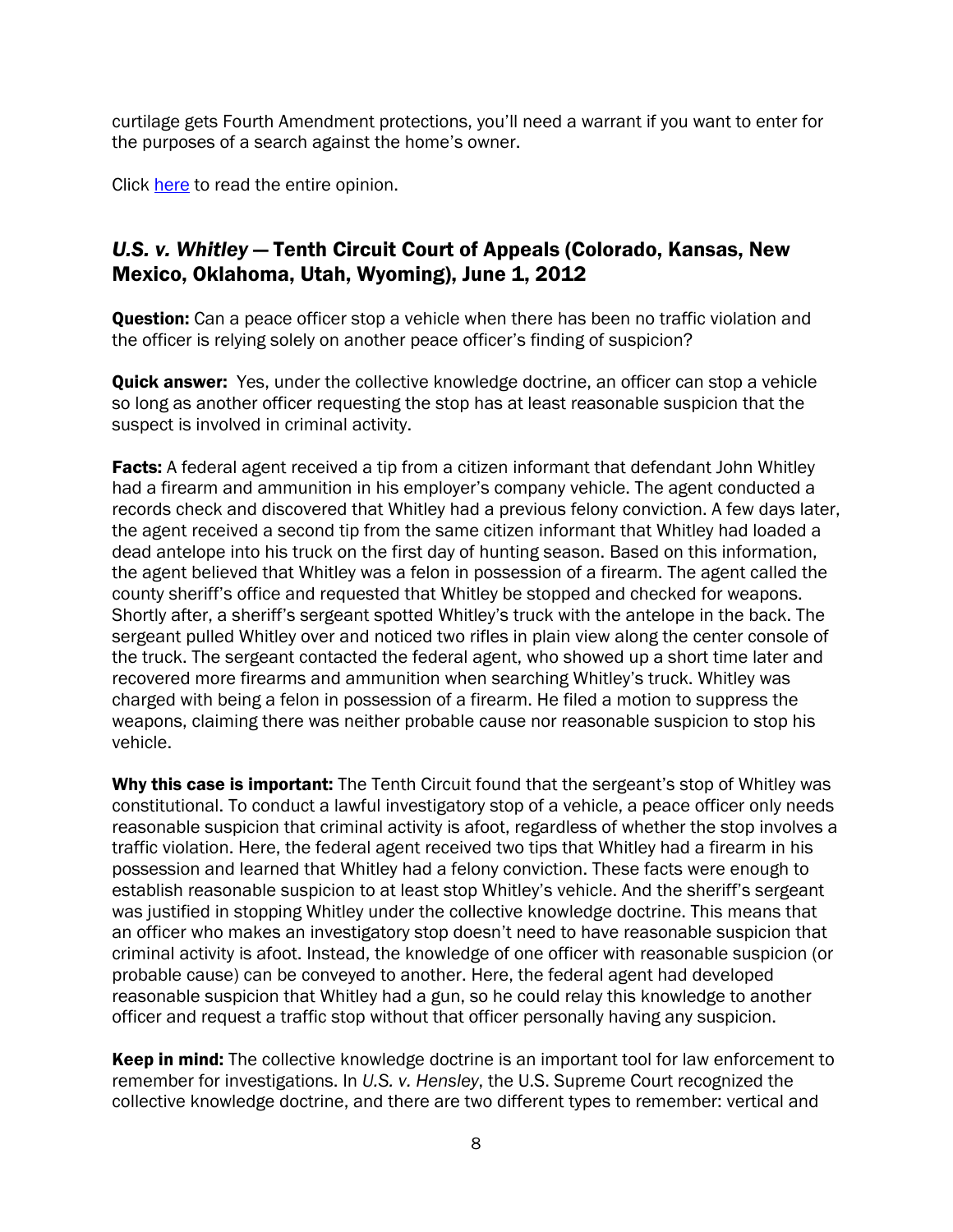horizontal. Vertical collective knowledge involves an officer with probable cause or reasonable suspicion instructing another officer to act, even without communicating all the information necessary to justify the action. Horizontal collective knowledge occurs when a number of individual officers have "pieces of the probable cause or reasonable suspicion puzzle," but no single officer has enough information to satisfy the suspicion's standard. These doctrines may be especially helpful during investigations that require lengthy surveillance or coverage of a large geographical area.

Click [here](http://www.ca10.uscourts.gov/opinions/11/11-8078.pdf) to read the entire opinion.

### *State v. Butler, State v. Pickens* — Fifth District Court of Appeals (Ashland, Coshocton, Delaware, Fairfield, Guernsey, Holmes, Knox, Licking, Morgan, Morrow, Muskingum, Perry, Richland, Stark, and Tuscarawas counties)

**Question:** Can a peace officer stop a vehicle based on a police dispatch that is later is shown to be a mistake-of-fact in identity?

**Quick answer:** Yes, because information received from a police broadcast is an official communication that's considered trustworthy.

**Facts:** Police officers were conducting a robbery investigation of Steven Simpkins by following Simpkins' car and surveilling his girlfriend's house. One afternoon while searching for Simpkins, a detective saw a black male come out of a house wearing a black cap, white shirt, and black pants. The detective photographed the man, and another detective identified him as Simpkins. The first detective watched the man eventually get into a Chevy Malibu with another person. Simpkins' girlfriend was known to drive a Malibu. The detective briefly lost sight of the car but quickly recovered and followed the vehicle to what the detective believed was Simpkins' girlfriend's home. He never actually saw the occupants of the Malibu enter the home, but chose to surveil the home and wait for Simpkins to leave. He later saw a black Hyundai drive up to the house. A black male walked out of the house, wearing a black cap, white shirt, and black pants, and he got into the passenger seat of the Hyundai. So the detective radioed to other officers that Simpkins was in a black Hyundai, in the front passenger seat, and that he had a warrant for his arrest for robbery. The detective asked that the sheriff's department make the traffic stop to avoid exposing his surveillance vehicle.

A sheriff's sergeant received the dispatch call and stopped the Hyundai. The sergeant removed the front passenger from the car, believing it was Simpkins. The sergeant noticed the suspect reaching into his waistband, so he pinned him against the police cruiser. The sergeant recovered a 9-mm handgun from the man's waistband and also found marijuana, cocaine, and crack-cocaine. The sergeant told the suspect he was under arrest for robbery, but it was later discovered that the suspect was not Simpkins, but defendant Marcus Pickens. Another passenger in the vehicle was co-defendant Tywhon Butler, whom the sergeant also charged with being a felon in possession of a firearm. Both men moved to suppress the evidence, arguing that law enforcement had no basis to stop the vehicle.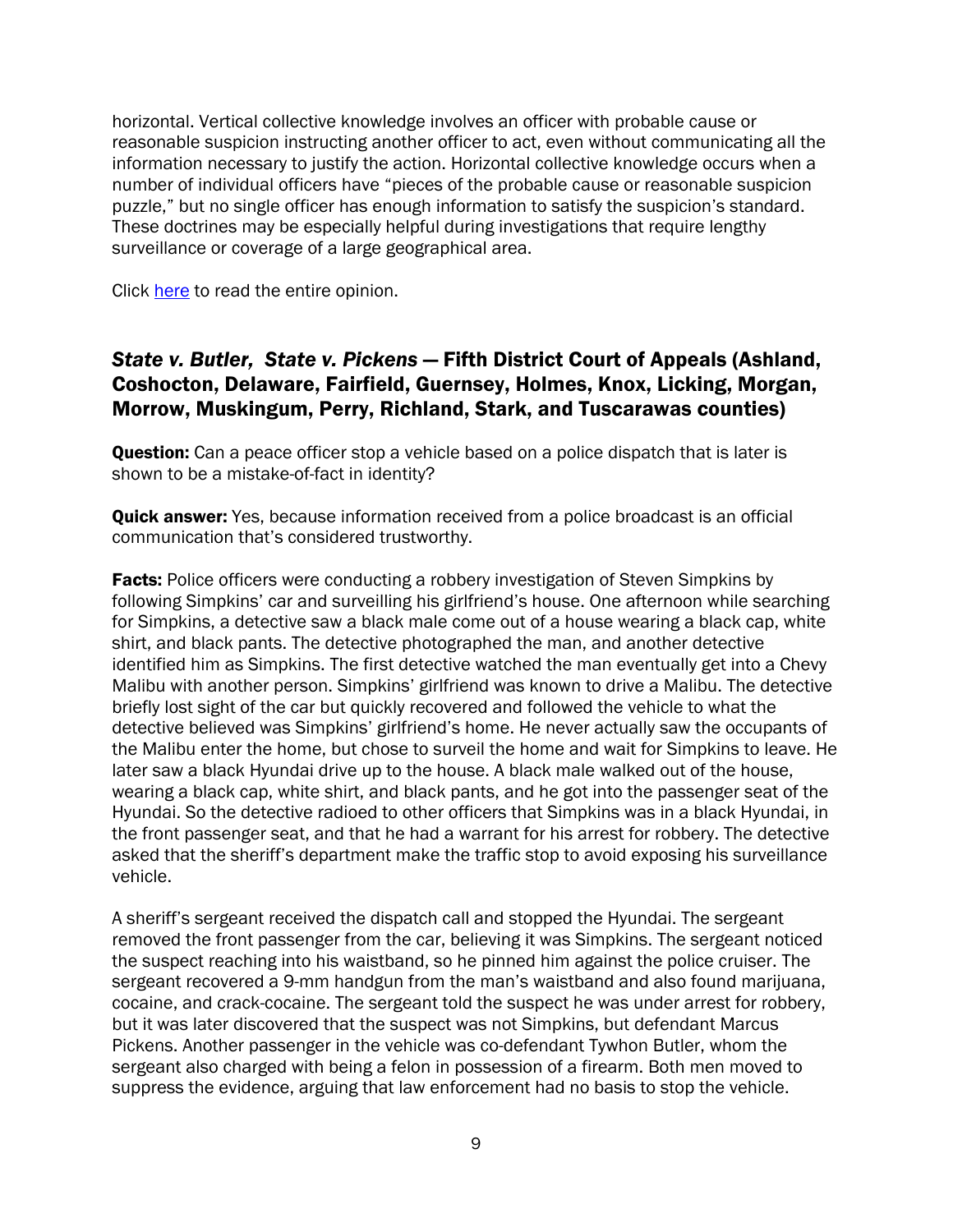Why this case is important: The court found that even though the first police detective made a mistake-of-fact in identity, the facts and circumstances show that his misidentification was reasonable and is supported by competent, credible evidence in the record: The detective was at a far distance while conducting surveillance, and when pictures taken of Pickens were compared to photos of Simpkins, the two men looked similar. Also, the responding sergeant was reasonable in relying on the police dispatched misidentification. The radio dispatch provided the sergeant with reasonable suspicion to stop the vehicle because, even though it gave incorrect information, police dispatches are an official communication and generally are considered trustworthy.

Keep in mind: You need only reasonable, articulable suspicion of criminal activity to stop a vehicle, and you can rely on a police dispatch to get reasonable suspicion, regardless whether the dispatch provides information that you later learn is a mistake-of-fact. So any evidence of criminality found during your stop will not be suppressed as long as the mistakeof-fact is reasonable.

Click [here](http://www.supremecourt.ohio.gov/rod/docs/pdf/5/2012/2012-ohio-2902.pdf) to read the entire *Butler* opinion. Click [here t](http://www.supremecourt.ohio.gov/rod/docs/pdf/5/2012/2012-ohio-2902.pdf)o read the entire *Pickens* opinion.

## *State v. Sweeney* — Eighth District Court of Appeals (Cuyahoga County), July 12, 2012

**Question:** Once the premises are secure, can a peace officer further detain an individual because he is a patron at a bar known for gun violence and drug activity?

**Quick answer:** No, not without any particularized suspicion that the individual was engaged in criminal activity.

**Facts:** Police officers executed a temporary restraining order on a bar that had more than 30 civil violations and four felony arrests in the past year. That evening, there were about 50 to 75 bar patrons when police arrived. The officers decided to detain everyone for officer safety and because of the bar's past violent history. To secure the scene, officers patted down all patrons for weapons. Finding nothing, they asked patrons for their IDs, detaining them further to check for outstanding warrants. Defendant Seymour Sweeney, a bar patron, had an outstanding warrant for failing to appear in court for driving under suspension. As a result, police arrested him. Officers again patted down Sweeney before placing him in a police cruiser. The second pat-down revealed crack cocaine in his pocket. Sweeney moved to suppress the drugs because police lacked any suspicion for detaining him to check on outstanding warrants.

Why this case is important: The court found no constitutional violation for initially detaining and patting down Sweeney because he was at a bar known for violent crime. However, once the officers didn't find any weapons, the bar was secured, and they verified that Sweeney was of legal drinking age, Sweeney should have been released because police had no reasonable, *individualized* suspicion that he was involved in any criminal activity. The fact that the bar was known for drug and gun crime and that Sweeney seemed "fidgety" are not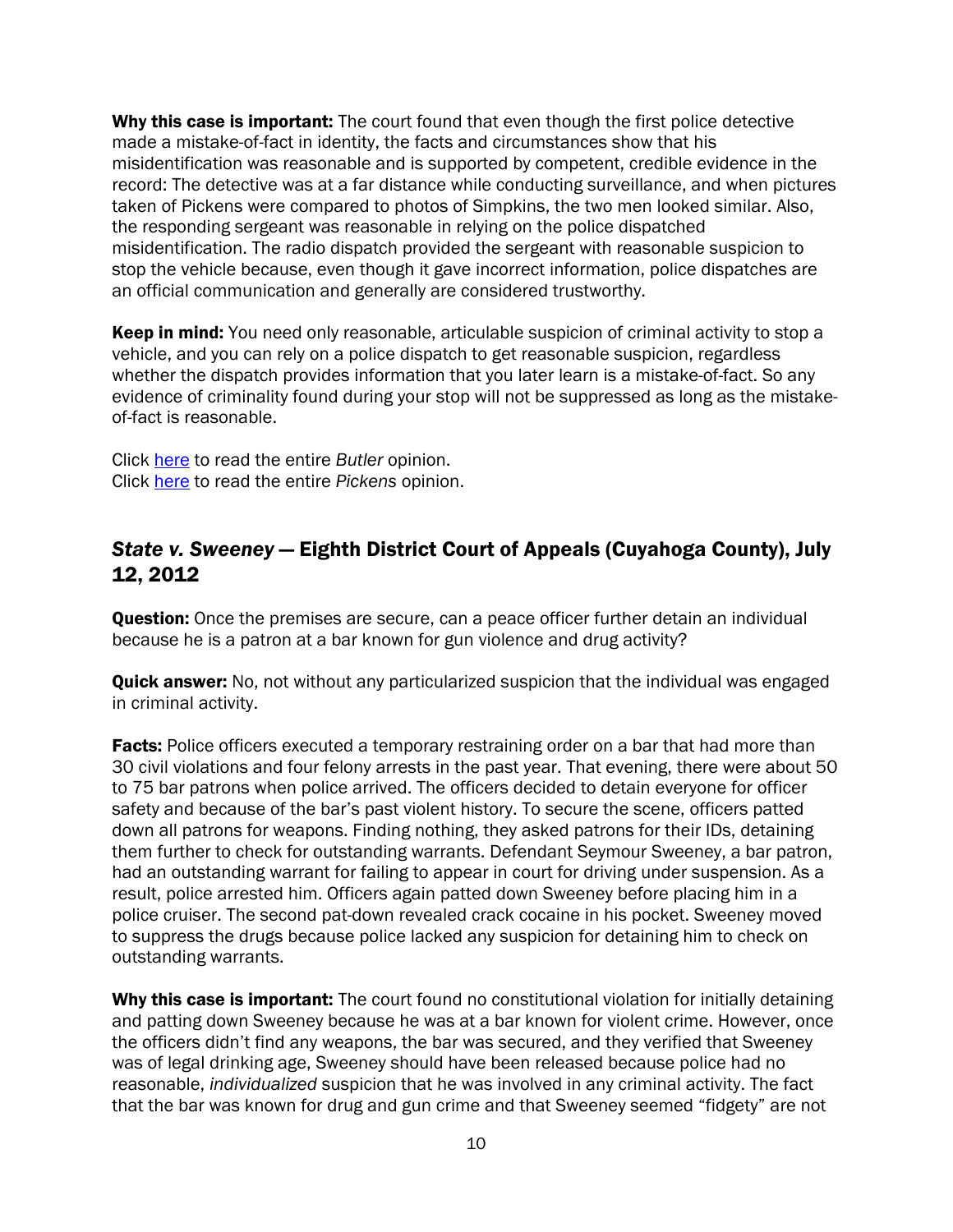enough to justify further detaining him to check for outstanding warrants. Therefore, the officers' continued detention and second pat-down of Sweeney was unconstitutional.

**Keep in mind:** Being in an establishment known for drug and gun crimes is not a crime, and it doesn't provide you with reasonable suspicion to do anything other than what is necessary for officer safety. The U.S. Supreme Court decided a similar case in *Ybarra v. Illinois*, where it held that an individual's proximity to other people or places suspected of crime doesn't give law enforcement probable cause to search that individual. So, to secure a scene, you may detain individuals as long as necessary for safety, which includes a pat-down for weapons. But once you've secured the area, unless you have a particularized suspicion that an individual is involved in criminal activity, you violate the Constitution by detaining him any longer.

Click [here](http://www.supremecourt.ohio.gov/rod/docs/pdf/8/2012/2012-ohio-3152.pdf) to read the entire opinion.

# *State v. Quinn* — Twelfth District Court of Appeals (Brown, Butler, Clermont, Clinton, Fayette, Madison, Preble, and Warren counties), July 9, 2012

**Questions:** (1) Does a peace officer need to get a warrant to search a suspect's garbage left in an alley for collection? (2) Can an officer establish probable cause for a warrant from complaints about drug activity and the contents found during a trash-pull? (3) Is a "search all persons on the premises" clause in a warrant invalid?

**Quick answers:** (1) No, garbage that is voluntarily left in a public area for collection is not protected under U.S. or Ohio search and seizure laws. (2) Yes, probable cause could be based independently on the contents found during a trash-pull, but it could not be based solely on uncorroborated complaints about drug activity. (3) It depends. If there is probable cause to support a search of every person on the premises, then the clause isn't invalid.

**Facts:** Police officers received complaints that a neighbor was allowing others to store large amounts of drugs in his home. From these complaints, officers conducted a trash-pull, where they inspected three garbage bags that had been placed in an alley by someone in the house. Inside the bags, officers found loose marijuana, torn baggies, marijuana cigarettes, saran-wrapped packages with cocaine and crack cocaine residue on them, and several documents that were addressed to the homeowner. Based on the complaints and the trash-pull evidence, police obtained a search warrant for the home. They executed the warrant at night, and during that time, defendant Chauncy Quinn walked up to the house to go inside. When he saw police, he turned and ran. An officer caught him in the front yard of the home and searched him, finding a key to the house as well as marijuana and crack cocaine. Quinn moved to suppress all the evidence based on an unconstitutional search warrant that lacked probable cause.

Why this case is important: The court first found that the warrantless trash-pull was constitutional. In Ohio, there is no protected privacy interest in garbage that is placed outside for collection because a person is knowingly exposing the garbage to the public. Once placed outside to be collected, garbage is accessible for anyone to examine, including